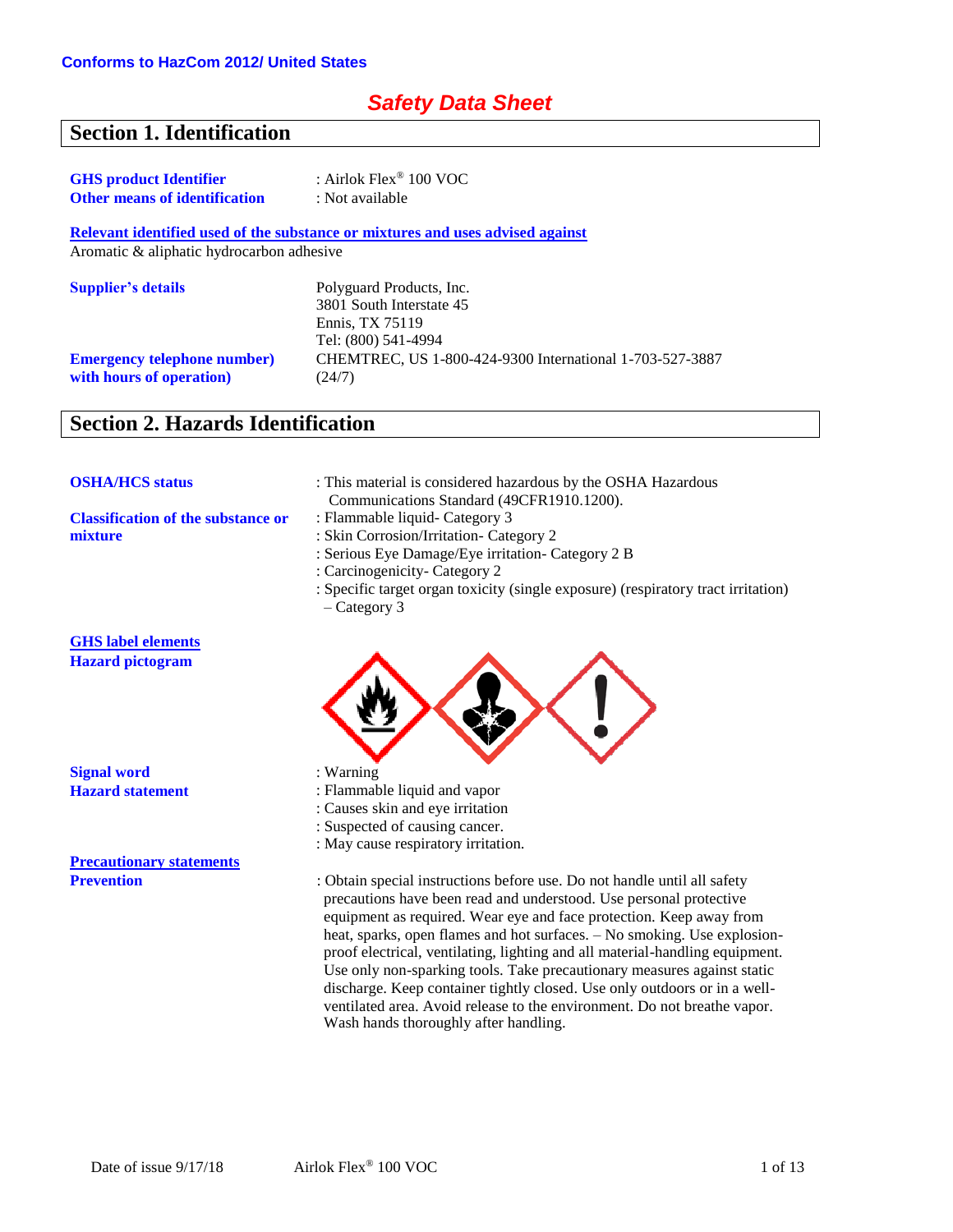# **Section 2. Hazards Identification**

| <b>Response</b><br><b>Storage</b>       | : If exposed or concerned: Get medical attention if you feel unwell. IF<br>INHALED: Remove victim to fresh air and keep at rest in a position<br>comfortable for breathing. Call a POISON CENTER or physician if you feel<br>unwell. IF ON SKIN (or hair): Take off immediately all contaminated<br>clothing. Rinse skin with water or shower. IF ON SKIN: Wash with plenty<br>of soap and water. Take off contaminated clothing. If skin irritation occurs:<br>Get medical attention. IF IN EYES: Rinse cautiously with water for several<br>minutes. Remove contact lenses if present and easy to do. Continue rinsing.<br>If eye irritation persists: get medical attention. If SWALLOWED:<br>Immediately call a POISON CENTER or physician. DO NOT induce<br>vomiting.<br>: Store in a well-ventilated place. Keep cool. |
|-----------------------------------------|------------------------------------------------------------------------------------------------------------------------------------------------------------------------------------------------------------------------------------------------------------------------------------------------------------------------------------------------------------------------------------------------------------------------------------------------------------------------------------------------------------------------------------------------------------------------------------------------------------------------------------------------------------------------------------------------------------------------------------------------------------------------------------------------------------------------------|
| <b>Disposal</b>                         | : Dispose of contents and container in accordance with all local, regional,<br>national and international regulations.                                                                                                                                                                                                                                                                                                                                                                                                                                                                                                                                                                                                                                                                                                       |
| <b>Hazards not otherwise classified</b> | : None known                                                                                                                                                                                                                                                                                                                                                                                                                                                                                                                                                                                                                                                                                                                                                                                                                 |

# **Section 3. Composition/Information on Ingredients**

| <b>Substance/Mixture</b>                                                    | : Mixture                  |  |
|-----------------------------------------------------------------------------|----------------------------|--|
| <b>Other means of identification</b><br><b>CAS</b> number/other identifiers | : Not available            |  |
| <b>CAS</b> number                                                           | : Not applicable           |  |
| <b>Product code</b>                                                         | : Not applicable           |  |
| Ingredient name                                                             | $\mathbf{0}_{\ell}$<br>S N |  |

| <b>Ingredient name</b>                                      | $\frac{0}{0}$ | <b>CAS Number</b> |
|-------------------------------------------------------------|---------------|-------------------|
| Benzene, 1- chloro-4 (trifluoromethyl)                      | $30 - 60$     | 98-56-6           |
| Benzene, ethenyl-, polymer with 1,3 butadiene, hydrogenated | $5-10$        | 66070-58-4        |
| Xylene                                                      | $5-10$        | 1330-20-7         |
| Titanium Dioxide                                            | $1 - 5$       | 13463-67-7        |
| Ethylbenzene                                                | $1 - 5$       | $100-41-4$        |
| N-Methyl- 2- pyrrolidone                                    | $0.1 - 1$     | 872-50-4          |

Any concentration shown as a range is to protect confidentiality or is due to batch variation.

There are no additional ingredients present which, within the current knowledge of the supplier and in the concentration applicable, are classified as hazardous to health or the environment and hence require reporting in this section.

Occupational exposure limits, if available , are listed in Section 8.

## **Section 4. First Aid Measures**

| <b>Description of necessary first aid measures.</b>                                 |  |  |
|-------------------------------------------------------------------------------------|--|--|
|                                                                                     |  |  |
| and lower eyelids. Check for and remove any contact lenses. Continue to rinse       |  |  |
|                                                                                     |  |  |
|                                                                                     |  |  |
| breathing. If it is suspected that fumes are still present, the rescuer should wear |  |  |
| an appropriate mask or self-contained breathing apparatus. If not breathing, if     |  |  |
|                                                                                     |  |  |
| respiration or oxygen bytrained personnel. Get medical attention. If necessary,     |  |  |
|                                                                                     |  |  |
|                                                                                     |  |  |
| inhalation of decomposition products in a fire, symptoms may be delayed. The        |  |  |
| exposure person may need to be kept under medical surveillance for 48 hours.        |  |  |
| : Flush contaminated skin with plenty of water. Remove contaminated clothing        |  |  |
|                                                                                     |  |  |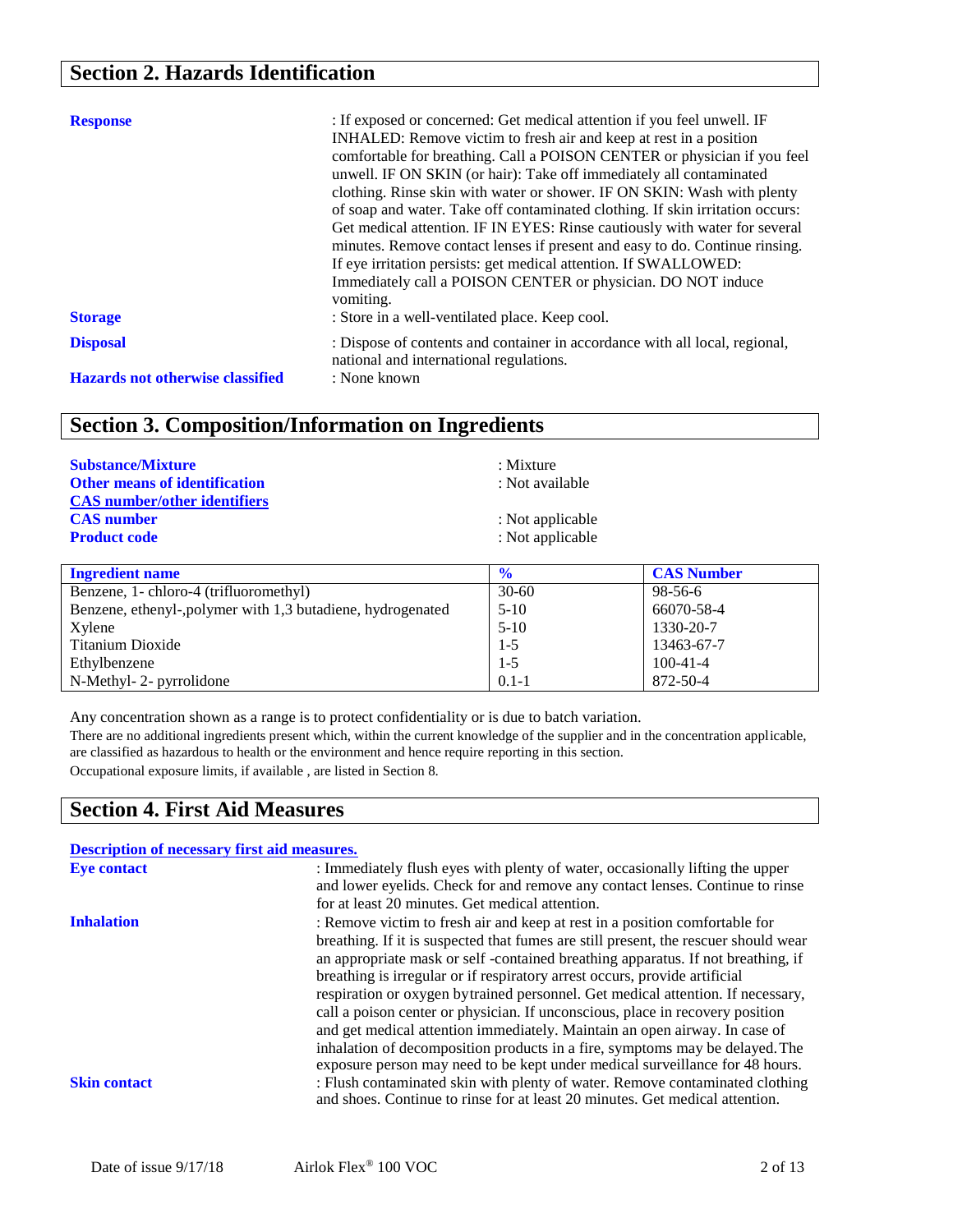# **Section 4. First Aid Measures**

| <b>Ingestion</b>                                          | :Wash out mouth with water. Remove victim to fresh air and keep at rest in a<br>position comfortable for breathing. If material has been swallowed and the<br>exposed person is conscious, give small quantities of water to drink. Stop if the<br>exposed person feels sick as vomiting may be dangerous. Do not induce<br>vomiting unless directed to do so by medical personal. If vomiting occurs, the<br>head should be kept low so that the vomit does not enter the lungs. Get medical<br>attention. If necessary, call a poison center or physician. Never give anything<br>by mouth to an unconscious person. If unconscious, place in recovery position<br>and get medical attention immediately. Maintain an open airway. |
|-----------------------------------------------------------|--------------------------------------------------------------------------------------------------------------------------------------------------------------------------------------------------------------------------------------------------------------------------------------------------------------------------------------------------------------------------------------------------------------------------------------------------------------------------------------------------------------------------------------------------------------------------------------------------------------------------------------------------------------------------------------------------------------------------------------|
| <b>Most important symptoms/effects, acute and delayed</b> |                                                                                                                                                                                                                                                                                                                                                                                                                                                                                                                                                                                                                                                                                                                                      |
| <b>Potential acute health effects</b>                     |                                                                                                                                                                                                                                                                                                                                                                                                                                                                                                                                                                                                                                                                                                                                      |
| <b>Eye contact</b>                                        | : Causes serious eye irritation.                                                                                                                                                                                                                                                                                                                                                                                                                                                                                                                                                                                                                                                                                                     |
| <b>Inhalation</b>                                         | : Can cause respiratory irritation. Exposure to decomposition products may<br>cause a health hazard. Serious effects may be delayed following exposure.                                                                                                                                                                                                                                                                                                                                                                                                                                                                                                                                                                              |
| <b>Skin contact</b>                                       | : Causes skin irritation.                                                                                                                                                                                                                                                                                                                                                                                                                                                                                                                                                                                                                                                                                                            |
| <b>Ingestion</b>                                          | : Irritating to mouth, throat and stomach.                                                                                                                                                                                                                                                                                                                                                                                                                                                                                                                                                                                                                                                                                           |
| <b>Over-exposure signs/symptoms</b>                       |                                                                                                                                                                                                                                                                                                                                                                                                                                                                                                                                                                                                                                                                                                                                      |
| <b>Eye contact</b>                                        | : Adverse symptoms may include the following:<br>Pain or irritation,<br>Watering,<br>Redness.                                                                                                                                                                                                                                                                                                                                                                                                                                                                                                                                                                                                                                        |
| <b>Inhalation</b>                                         | : Adverse symptoms may include the following:<br>Respiratory tract irritation<br>coughing                                                                                                                                                                                                                                                                                                                                                                                                                                                                                                                                                                                                                                            |
| <b>Skin contact</b>                                       | : Adverse symptoms may include the following:<br>Irritation<br>Redness                                                                                                                                                                                                                                                                                                                                                                                                                                                                                                                                                                                                                                                               |
| <b>Ingestion</b>                                          | : No known significant effects or critical hazards.                                                                                                                                                                                                                                                                                                                                                                                                                                                                                                                                                                                                                                                                                  |
|                                                           | Indication of immediate medical attention and special treatment needed, if necessary.                                                                                                                                                                                                                                                                                                                                                                                                                                                                                                                                                                                                                                                |
| <b>Notes to physician:</b>                                | : In cases of inhalation of decomposition products in a fire, symptoms may be<br>delayed. The exposure person may need to be kept under medical<br>surveillance for 48 hours.                                                                                                                                                                                                                                                                                                                                                                                                                                                                                                                                                        |
| <b>Specific treatments</b>                                | : No specific treatment                                                                                                                                                                                                                                                                                                                                                                                                                                                                                                                                                                                                                                                                                                              |
| <b>Protection of first-aiders:</b>                        | : No action shall be taken involving any personal risk or without suitable<br>training. If it is suspected that fumes are still present, the rescuer should wear<br>an appropriate mask or self-contained breathing apparatus. It may be<br>dangerous to the person providing the aid to give mouth to mouth<br>resuscitation.                                                                                                                                                                                                                                                                                                                                                                                                       |
| See toxicological information (Section 11)                |                                                                                                                                                                                                                                                                                                                                                                                                                                                                                                                                                                                                                                                                                                                                      |

# **Section 5. Fire-fighting Measures**

# **Extinguishing media**

: Use dry chemical, CO<sub>2</sub>, water spray (fog) or foam. **Unsuitable extinguishing media** : Do not use water- jet or water based fire extinguishers. **Specific hazards arising from the chemical** : Highly flammable liquid and vapor. The vapor/gas is heavier than air and will spread along the ground. Vapors may accumulate in low or confined areas or travel a considerable distance to a source of ignition and flash back.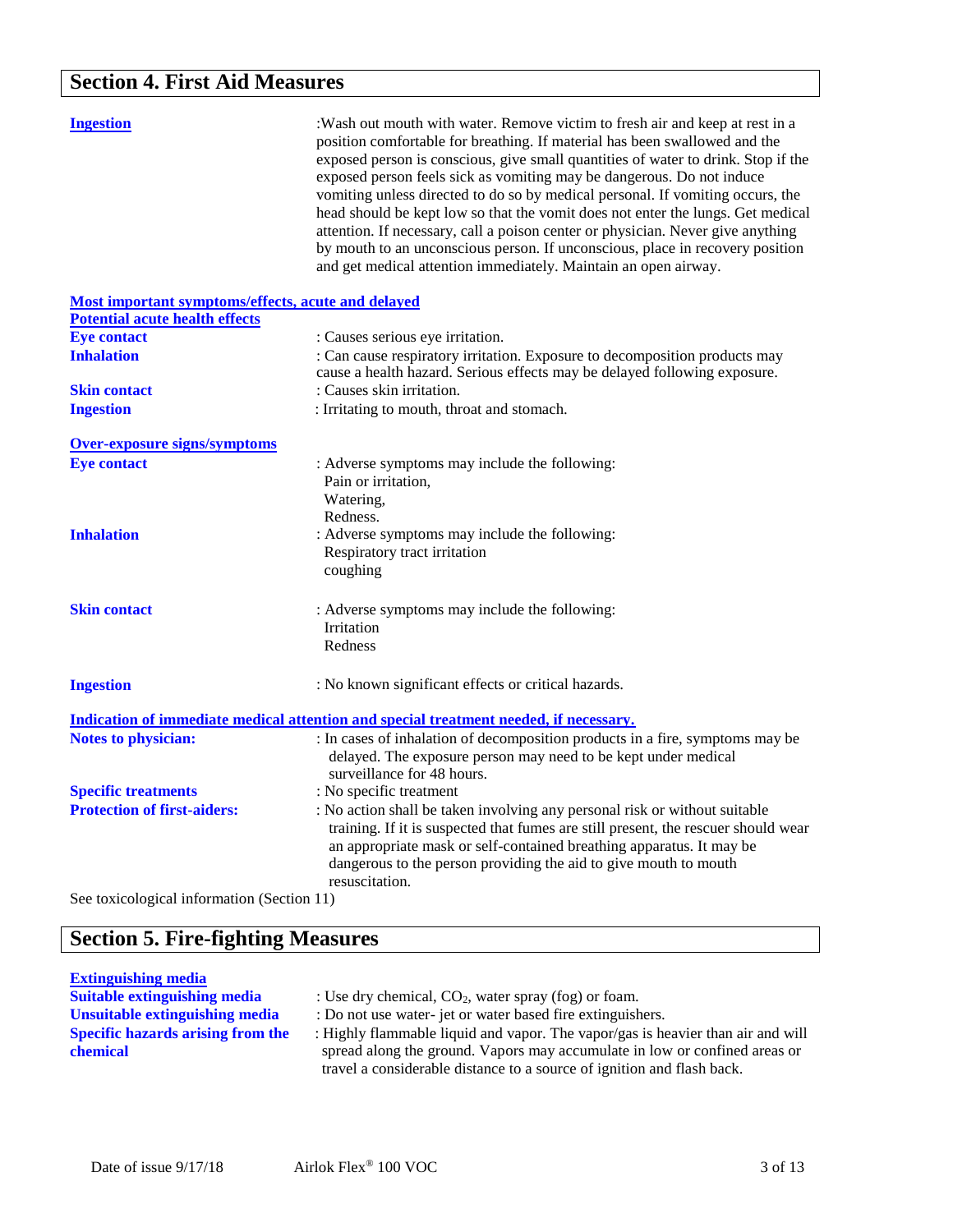## **Section 5. Fire-fighting Measures**

| <b>Hazardous thermal decomposition</b><br><b>products</b>     | : Decomposition products may include the following materials:<br>Carbon Dioxide<br>Carbon Monoxide<br>Halogenated compounds<br>Carbonyl halides<br>Metal oxides                |
|---------------------------------------------------------------|--------------------------------------------------------------------------------------------------------------------------------------------------------------------------------|
| <b>Special protective equipment</b>                           | : Move containers from fire area if this can be done without risk. Use water<br>spray to keep fire-exposed containers cool.                                                    |
| <b>Special protective actions for fire</b><br><b>fighters</b> | : Fire-fighters should wear appropriate protective equipment and self-<br>contained breathing apparatus (SCBA) with a full-face piece operated in a<br>positive pressure mode. |

## **Section 6. Accidental Release Measures**

#### **Personal precautions, protective equipment and emergency procedures.**

| For non emergency personal                                   | : Evacuate surrounding area. Keep unnecessary and unprotected personnel from      |
|--------------------------------------------------------------|-----------------------------------------------------------------------------------|
|                                                              | entering. Shut off all ignition sources. No flares, smoking, or flames in hazard  |
|                                                              | areas. Avoid breathing vapor or mist. Provide adequate ventilation. Wear          |
|                                                              | appropriate respirator when ventilation is inadequate. Put on appropriate         |
|                                                              | personal protective equipment.                                                    |
| For emergency responders                                     | : If specialized clothing is required to deal with the spillage, take note of any |
|                                                              | information in Section 8 on suitable and unsuitable materials. See also the       |
|                                                              | information in "For non-emergency personnel".                                     |
| <b>Enviromental precautions</b>                              | : Avoid disposal of spilled material and runoff and contact with soil,            |
|                                                              | waterways, drains and sewers. Inform the relevant authorities if the product      |
|                                                              | has caused environmental pollution (sewers, waterways, soil, or air).             |
| <b>Methods and materials for containment and cleaning up</b> |                                                                                   |
| <b>Spill</b>                                                 | : Stop leak if without risk. Move container from spill area. Use spark -proof     |

tools and explosion proof equipment. Approach release from upwind. Prevent entry into sewers, water courses, basements, or confined areas. Contain and collect spillage with non-combustible, absorbent material e.g. sand, earth, vermiculite or diatomaceous earth and place in container for disposal according to local regulations (see Section 13). Dispose of via a licensed waste disposal contractor. Contaminated absorbent material may pose the same hazard as the spilled product. Note: see Section 1 for emergency contact information and Section 13 for waste disposal.

## **Section 7. Handling and Storage**

# **Precautions for safe handling**

: Put on appropriate personal protective equipment (see Section 8). Avoid exposure-obtain special instructions before use. Do not handle until safety precautions have been read and understood. Do not get in eyes or on the skin or clothing. Do not breathe vapor or mist. Do not swallow. Use only with adequate ventilation. Wear appropriate respirator when ventilation is inadequate. Do not enter storage area or confined spaces unless adequately ventilated. Keep in original container or an approved alternative made from compatible material, kept tightly closed when not in use. Store and use away from heat, sparks, open flames and any other ignition source. Use explosionproof electrical (ventilation, lighting and material handling) equipment. Use only non- sparking tools. Take precautionary measures against electrostatic discharges. Empty containers retain product residue and can be hazardous. Do not reuse container.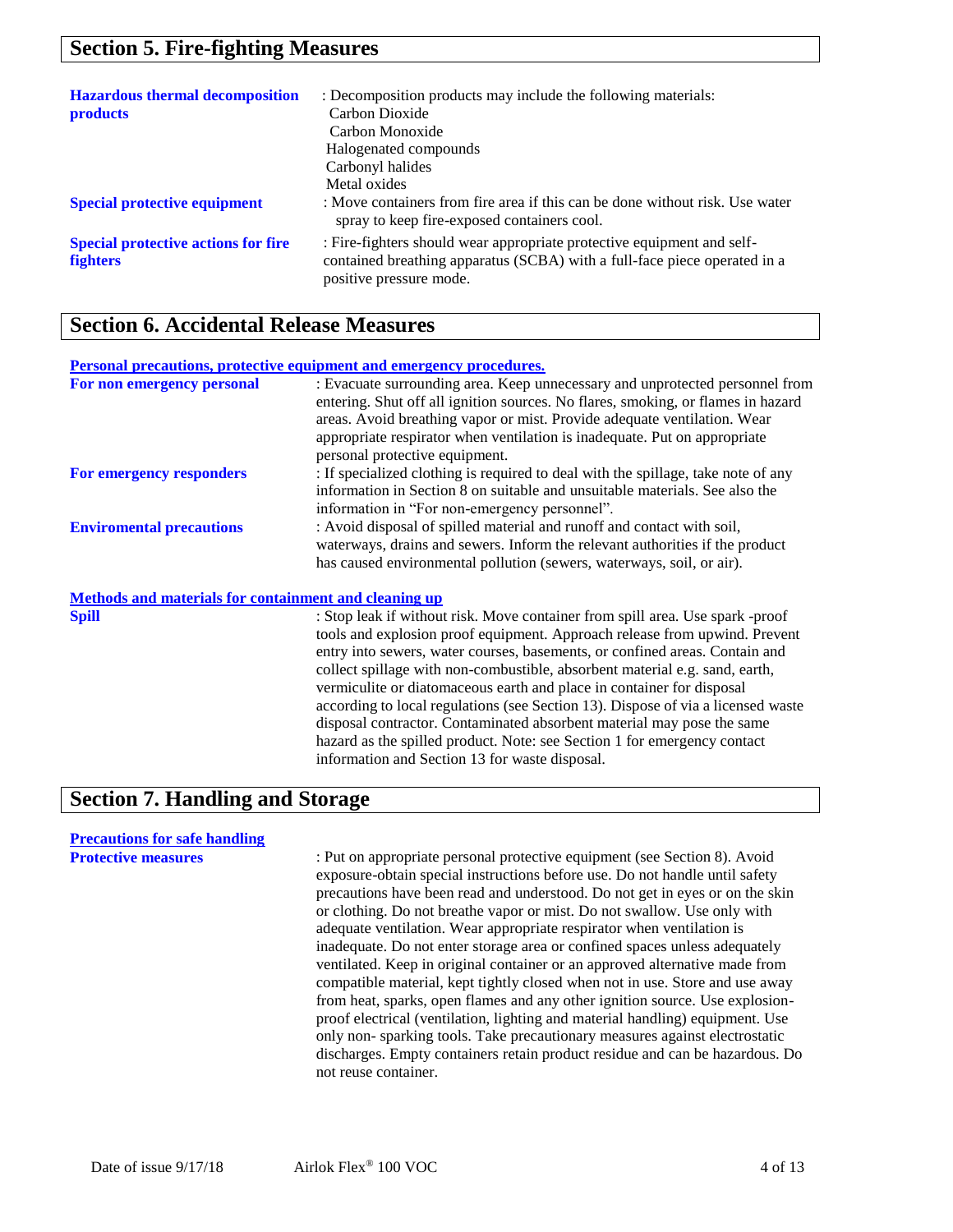| <b>Advice on general occupational</b><br>hygiene                       | Eating, drinking and smoking should be prohibited in areas where material is<br>handled, stored and processed. Workers should wash hands and face before<br>eating, drinking and smoking. Remove contaminated clothing and protective<br>equipment before entering eating areas. See section 8 for additional<br>information on hygiene measures.                                                                                                                                                                                     |
|------------------------------------------------------------------------|---------------------------------------------------------------------------------------------------------------------------------------------------------------------------------------------------------------------------------------------------------------------------------------------------------------------------------------------------------------------------------------------------------------------------------------------------------------------------------------------------------------------------------------|
| <b>Conditions for safe storage,</b><br>including any incompatibilities | Store in accordance with local regulations. Store in segregated and approved<br>area. Store in original container protected from direct sunlight in a dry cool<br>and well-ventilated area away from incompatible materials (see section 10)<br>and food and drink. Store locked up. Eliminate all ignition sources. Separate<br>from oxidizing materials. Keep container tightly closed and sealed until ready<br>to use. Do not store in unlabeled containers. Use appropriate containment to<br>avoid environmental contamination. |

## **Section 8. Exposure Controls/Personal Protection**

#### **Control parameters Occupational exposure limits**

| <b>Ingredient name</b>                  | <b>Exposure limits</b>                                                        |
|-----------------------------------------|-------------------------------------------------------------------------------|
| <b>Xylene</b>                           | <b>ACGIH TLV (United States, 3/2012)</b>                                      |
|                                         | STEL: $651 \text{ mg/m}^3$ 15 minutes                                         |
|                                         | STEL: 150 ppm 15 minutes                                                      |
|                                         | TWA: $434 \text{ mg/m}^3$ 8 hrs                                               |
|                                         | TWA: 100 ppm 8 hrs                                                            |
|                                         | <b>OSHA PEL (United States, 6/2010)</b>                                       |
|                                         | TWA: 100 ppm 8 hrs.                                                           |
|                                         | TWA: $434 \text{ mg/m}^3$ 8 hrs                                               |
| <b>Titanium Dioxide</b>                 | <b>OSHA PEL (United States, 6/2010)</b>                                       |
|                                         | TWA: 15 mg/m3 8 hrs. Form respirable dust                                     |
|                                         | <b>ACGIH TLV (United States, 3/2012)</b>                                      |
|                                         | TWA: $10 \text{ mg/m}^3$ 8 hrs.                                               |
| <b>Ethyl Benzene</b>                    | <b>ACGIH TLV (United States, 3/2012)</b>                                      |
|                                         | TWA: $20$ ppm $8$ hrs                                                         |
|                                         | NIOSH REL (United States, 6/2009)                                             |
|                                         | STEL: $545 \text{ mg/m}^3$ for 15 minutes                                     |
|                                         | STEL: 125 ppm for 15 minutes<br>TWA: $435 \text{ mg/m}^3$ for 10 hours        |
|                                         | TWA: 100 ppm for 10 hrs                                                       |
|                                         | <b>OSHA PEL (United States, 6/2010)</b>                                       |
|                                         | TWA: $435 \text{ mg/m}^3$ for 8 hours                                         |
|                                         | TWA: 100 ppm for 8 hrs                                                        |
| N-Methyl-2-pyrrolidone                  | AIHA WEEL (United States, 10/2011). Absorbed through skin                     |
|                                         | TWA: 10 ppm for 8 hrs                                                         |
|                                         |                                                                               |
| <b>Appropriate engineering controls</b> | : Use only with adequate ventilation. Use process enclosures, local exhaust   |
|                                         | ventilation or other engineering controls to keep worker exposure to airborne |
|                                         | contaminants below any recommended or statutory limits. The engineering       |
|                                         |                                                                               |

controls also need to keep gas, vapor or dust concentrations below any lower explosive limits. Use explosion-proof ventilation equipment. **Environmental exposure controls** : Emissions from ventilation or work process equipment should be checked to ensure they comply with the requirements of environmental protection legislation.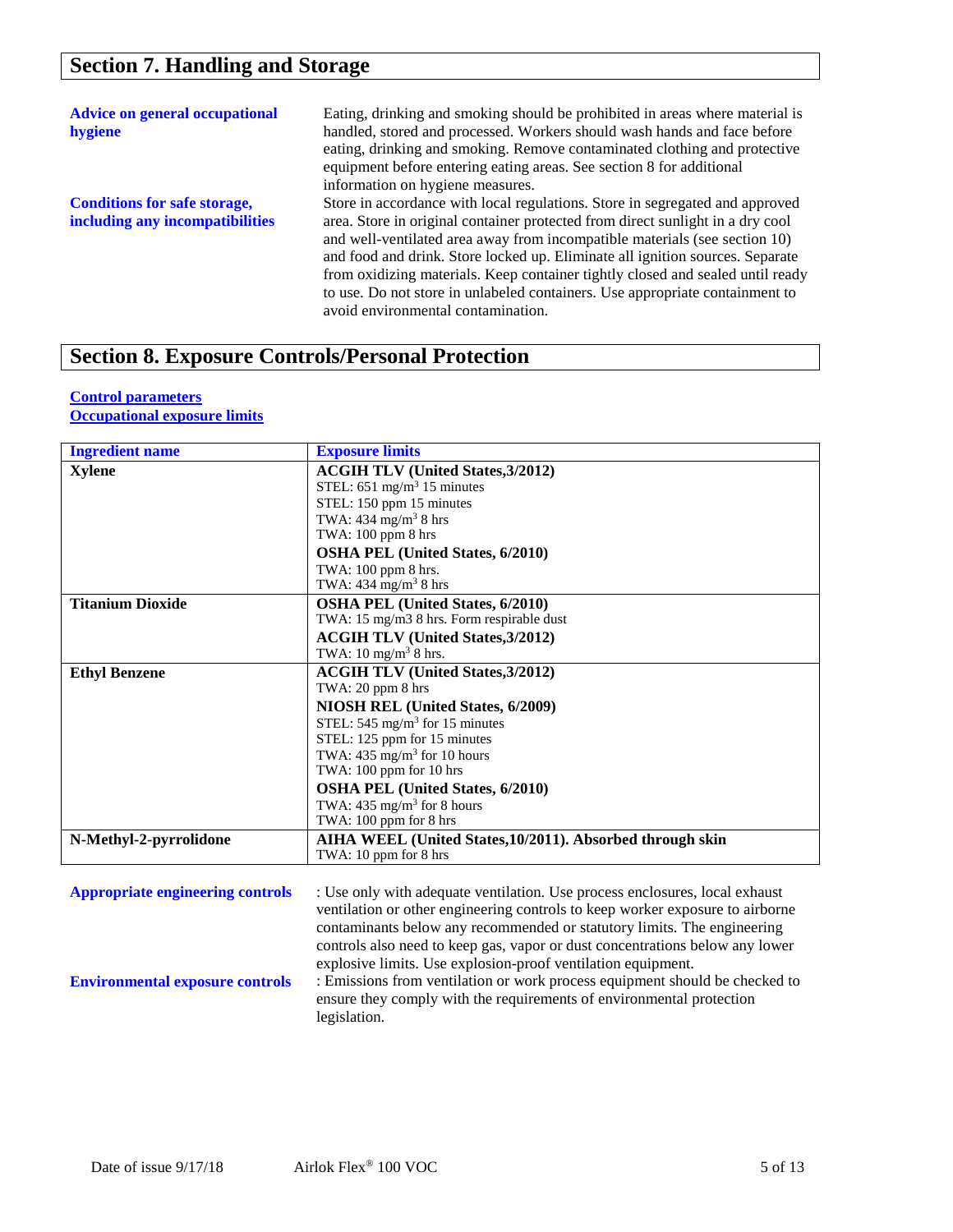# **Section 8. Exposure Controls/Personal Protection**

| <b>Individual protection measures</b> |                                                                                                                                                                                                                                                                                                                                                                                                                                  |
|---------------------------------------|----------------------------------------------------------------------------------------------------------------------------------------------------------------------------------------------------------------------------------------------------------------------------------------------------------------------------------------------------------------------------------------------------------------------------------|
| <b>Hygiene measure:</b>               | : Wash hands, forearms and face thoroughly after handling chemical<br>products, before eating, smoking, and using the lavatory and at the end of the<br>working period. Ensure that eyewash stations and safety showers are close to<br>the work station location.                                                                                                                                                               |
| <b>Eye/face protection</b>            | : Safety eyewear complying with an approved standard should be used when<br>risk assessment indicates this is necessary to avoid exposure to liquid<br>splashes, mists, gases and dusts. If contact is possible, the following<br>protection should be worn, unless the assessment indicates a higher degree of<br>protection: Chemical splash goggles.                                                                          |
| <b>Skin Protection</b>                |                                                                                                                                                                                                                                                                                                                                                                                                                                  |
| <b>Hand protection</b>                | : Chemical-resistant, impervious gloves complying with an approved<br>standard should be worn at all times when handling chemical products if a<br>risk assessment indicates this is necessary.                                                                                                                                                                                                                                  |
| <b>Body protection</b>                | : Personal protective equipment for the body should be selected based on the<br>task being performed and the risks involved and should be approved by a<br>specialist before handling this product. When there is a risk of ignition from<br>static electricity, wear anti-static protective clothing. For the greatest<br>protection form static discharges, clothing should include anti-static overalls,<br>boots and gloves. |
| <b>Other skin protection</b>          | : Appropriate footwear and any additional skin protection measures should be<br>selected based on the task being performed and the risks involved and should<br>be approved by a specialist before handling this product.                                                                                                                                                                                                        |
| <b>Respiratory protection</b>         | : Use a properly fitted, air purifying or supplied air respirator complying with<br>an approved standard if a risk assessment indicates this is necessary.<br>Respirator selection must be based on known or anticipated exposure levels,<br>the hazards of the product and the safe working limits of the selected<br>respirator.                                                                                               |

# **Section 9. Physical and Chemical Properties**

| <b>Appearance</b>                 |                                                              |
|-----------------------------------|--------------------------------------------------------------|
| <b>Physical state</b>             | : Liquid                                                     |
| <b>Color</b>                      | : Gray to black.                                             |
| <b>Odor</b>                       | : Paint like                                                 |
| <b>Odor threshold</b>             | : Not available                                              |
| $\mathbf{p}$ H                    | : Not applicable                                             |
| <b>Melting point</b>              | : Not applicable                                             |
| <b>Boiling point</b>              | : $135^{\circ}$ C (275 $^{\circ}$ F)                         |
| <b>Flash Point</b>                | : Closed cup: $27^{\circ}$ C (80.6 $^{\circ}$ F) [Setaflash] |
| <b>Burning time</b>               | : Not determined                                             |
| <b>Burning rate</b>               | : Not determined                                             |
| <b>Evaporation rate:</b>          | : Not available                                              |
| <b>Flammability</b> (solid, gas)  | : Not available                                              |
| Lower & upper explosive           | : Lower: $1\%$                                               |
| (flammable) limits                | : Upper: 7 %                                                 |
| <b>Vapor density</b>              | : Not available                                              |
| <b>Vapor pressure</b>             | : Not available                                              |
| <b>Relative density</b>           | : 0.9                                                        |
| <b>Solubility</b>                 | : insoluble                                                  |
| <b>Auto-</b> ignition temperature | : Not available                                              |
| <b>Decomposition temperature</b>  | : Not available                                              |
| <b>SADT</b>                       | : Not available                                              |
| <b>Viscosity</b>                  | $: 9,000 - 12,000$ cps                                       |
| <b>VOC</b>                        | : $100 \text{ g/l}$                                          |
|                                   |                                                              |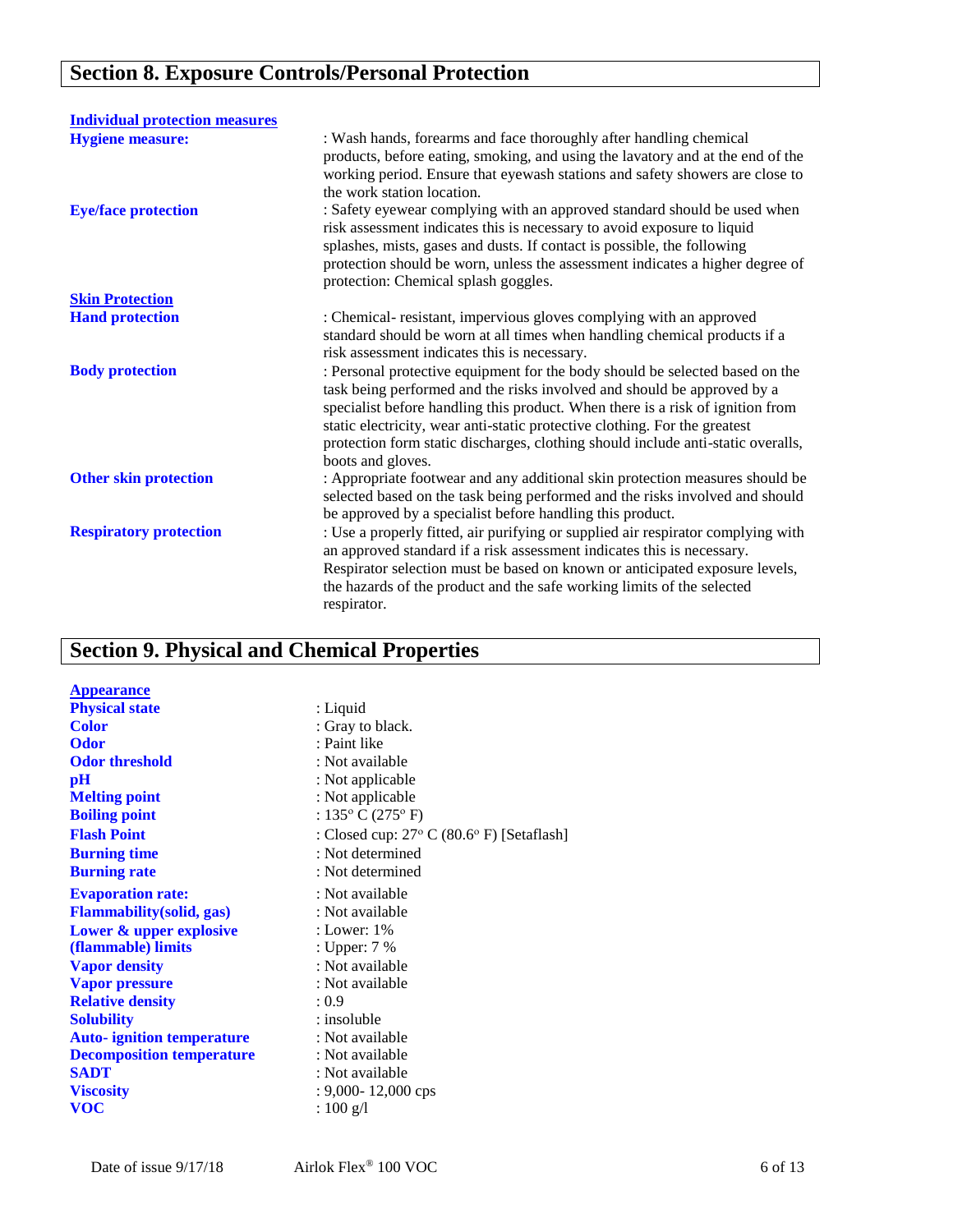# **Section 10. Stability and Reactivity**

| <b>Reactivity</b>                                 | : No specific test data related to reactivity available for this product or its<br>ingredients.                                                                                                                                            |
|---------------------------------------------------|--------------------------------------------------------------------------------------------------------------------------------------------------------------------------------------------------------------------------------------------|
| <b>Chemical stability</b>                         | : This product is stable.                                                                                                                                                                                                                  |
| <b>Possibility of hazardous reactions</b>         | : Under normal conditions of storage and use, hazardous decomposition<br>products should not be produced.                                                                                                                                  |
| <b>Conditions to avoid:</b>                       | : Avoid all possible sources of ignition (spark or flame). Do not pressurize, cut,<br>weld, braze, solder, drill, grind or expose containers to heat or sources of<br>ignition. Do not allow vapor to accumulate in low or confined areas. |
| <b>Incompatible materials</b>                     | : Reactive or incompatible with the following materials: Oxidizing materials.                                                                                                                                                              |
| <b>Hazardous decomposition</b><br><b>products</b> | : Under normal conditions of storage and use, hazardous decomposition<br>products should not be produced.                                                                                                                                  |

# **Section 11. Toxicological Information**

#### **Information on toxicological effects Acute toxicity**

| <b>Product/ingredient name</b>        | <b>Result</b>       | <b>Species</b> | <b>Dose</b>       | <b>Exposure</b> |
|---------------------------------------|---------------------|----------------|-------------------|-----------------|
| Benzene, 1 chloro-4 (trifluoromethyl) | LC50 Dermal         | Rabbit         | $>2.7$ g/kg       |                 |
|                                       | LD50 Oral           | Rat            | $13 \text{ g/kg}$ | ۰               |
| Xylene                                | LC50 Inhalation Gas | Rat            | $5000$ ppm        | 4 hours         |
|                                       | LD50 Oral           | Rat            | $4300$ mg/kg      | -               |
| Ethylbenzene                          | LD50 Dermal         | Rabbit         | $>5000$ mg/kg     |                 |
|                                       | LD50 Oral           | Rat            | $3500$ mg/kg      |                 |
| N-Methyl-2-pyrrolidone                | LD50 Dermal         | Rabbit         | 8 g/kg            |                 |
|                                       | LD50 Oral           | Rat            | $3914$ mg/kg      |                 |

### **Irritation/Corrosion**

| <b>Product/ingredient name</b> | <b>Result</b>          | <b>Species</b> | <b>Score</b>             | <b>Exposure</b>          | <b>Observation</b> |
|--------------------------------|------------------------|----------------|--------------------------|--------------------------|--------------------|
| <b>Xylene</b>                  | Eyes-Mild irritant     | Rabbit         | ۰                        | $87 \text{ mg}$          | -                  |
|                                | Eyes-Severe irritant   | Rabbit         |                          | 24 hours 5 mg            |                    |
|                                | Skin-Mild irritant     | Rat            |                          | 8 hours 60 $\mu$ L       |                    |
|                                | Skin-Moderate irritant | Rabbit         | $\overline{\phantom{a}}$ | 24 hours 500 mg          |                    |
|                                | Skin-Mild irritant     | Rabbit         |                          | 100 %                    |                    |
| <b>Titanium Dioxide</b>        | Skin-Mild irritant     | Human          |                          | 72 hours $300 \mu g$     | -                  |
|                                |                        |                |                          | Intermittent             |                    |
| <b>Ethylbenzene</b>            | Eyes-Severe irritant   | Rabbit         |                          | $500$ mg                 |                    |
|                                | Skin-Mild irritant     | Rabbit         | $\overline{\phantom{0}}$ | 24 hours $15 \text{ mg}$ |                    |
| N-Methyl-2-pyrrolidone         | Skin-Moderate irritant | Rabbit         |                          | $100$ mg                 |                    |

#### **Sensitization**

| <b>Skin</b>            | : There is no data available |
|------------------------|------------------------------|
| <b>Respiratory</b>     | : There is no data available |
| <b>Mutagenicity</b>    | : There is no data available |
| <b>Carcinogenicity</b> | : There is no data available |
| <b>Classification</b>  |                              |

| <b>Product/ingredient name</b> | <b>OSHA</b> | <b>IARC</b> | NTP |
|--------------------------------|-------------|-------------|-----|
| Xvlene                         |             |             | -   |
| Titanium Dioxide               |             | 2 B         | -   |
| Ethylbenzene                   | -           | 2 B         | -   |

**Reproductive toxicity** : There is no data available.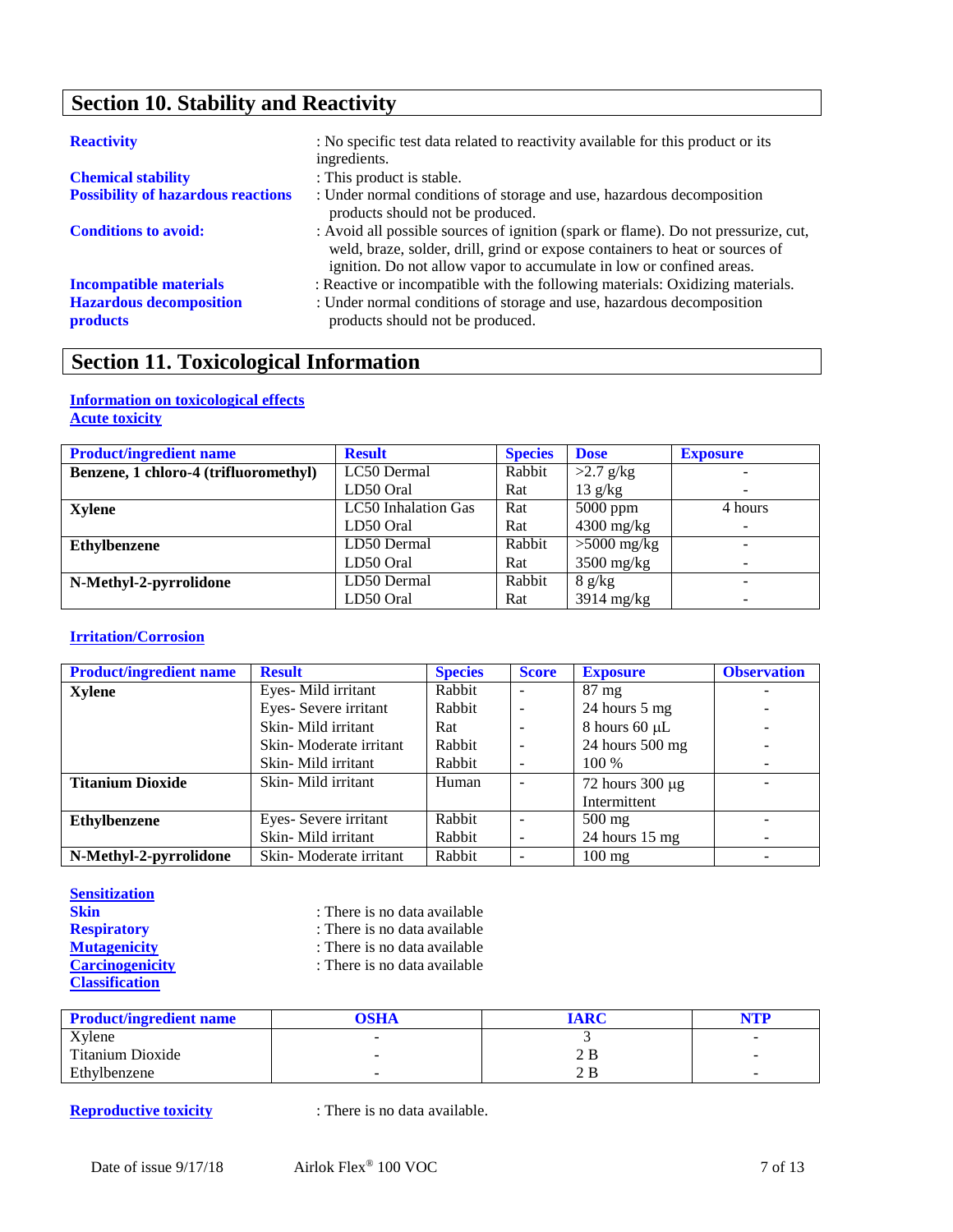# **Section 11. Toxicological Information**

**Teratogenicity** : There is no data available.

#### **Specific target organ toxicity ( single exposure)**

| <b>Name</b>                           | <b>Category</b> | <b>Route of Exposure</b> | <b>Target organs</b>                |
|---------------------------------------|-----------------|--------------------------|-------------------------------------|
| Benzene, 1-chloro-4(trifluoromethyl)- | Category 3      | Not applicable           | <b>Respiratory Tract irritation</b> |
| N-Methyl-2-pyrrolidone                | Category 3      | Not applicable           | Respiratory Tract irritation        |

**Specific target organ toxicity ( repeated exposure)** There is no data available **Aspiration hazard** There is no data available

**Information on the likely routes of**  : Routes of entry anticipated: Oral, dermal, inhalation. **exposure**

| <b>Potential acute health effects</b> |                                                                                                                                                         |
|---------------------------------------|---------------------------------------------------------------------------------------------------------------------------------------------------------|
| <b>Eye contact</b>                    | : Causes serious eye irritation.                                                                                                                        |
| <b>Inhalation</b>                     | : May cause respiratory irritation. Exposure to decomposition products may<br>cause a health hazard. Serious effects may be delayed following exposure. |
| <b>Skin contact</b>                   | : Causes skin irritation.                                                                                                                               |
| <b>Ingestion</b>                      | : Irritating to mouth, throat and stomach.                                                                                                              |

#### **Symptoms related to the physical, chemical and toxicological characteristics**

| <b>Eve contact</b>  | : Adverse symptoms may include the following: |
|---------------------|-----------------------------------------------|
|                     | Pain or irritation,                           |
|                     | Watering.                                     |
|                     | Redness.                                      |
| <b>Inhalation</b>   | : Adverse symptoms may include the following: |
|                     | Respiratory tract irritation                  |
|                     | coughing                                      |
| <b>Skin contact</b> | : Adverse symptoms may include the following: |
|                     | <b>Irritation</b>                             |
|                     | Redness                                       |
| <b>Ingestion</b>    | : No significant effects or critical hazards. |
|                     |                                               |

|                                         | Delayed and immediate effects and also chronic effects from short and long term exposure                                                                                                                                                                               |
|-----------------------------------------|------------------------------------------------------------------------------------------------------------------------------------------------------------------------------------------------------------------------------------------------------------------------|
| <b>Short term exposure</b>              |                                                                                                                                                                                                                                                                        |
| <b>Potential immediate effects</b>      | : No known significant effects or critical hazards                                                                                                                                                                                                                     |
| <b>Potential delayed effects</b>        | : No known significant effects or critical hazards                                                                                                                                                                                                                     |
| Long term exposure                      |                                                                                                                                                                                                                                                                        |
| <b>Potential immediate effects</b>      | : No known significant effects or critical hazards                                                                                                                                                                                                                     |
| <b>Potential delayed effects</b>        | : No known significant effects or critical hazards                                                                                                                                                                                                                     |
| <b>Potential chronic health effects</b> |                                                                                                                                                                                                                                                                        |
| <b>General</b>                          | : No known significant effects or critical hazards                                                                                                                                                                                                                     |
| <b>Carcinogenicity</b>                  | : Suspected of causing cancer. Risk of cancer depends on duration and level of<br>exposure.                                                                                                                                                                            |
| <b>Mutagenicity</b>                     | : No known significant effects or critical hazards                                                                                                                                                                                                                     |
| <b>Teratogenicity</b>                   | : No known significant effects or critical hazards                                                                                                                                                                                                                     |
| <b>Developmental effects</b>            | : No known significant effects or critical hazards                                                                                                                                                                                                                     |
| <b>Fertility effects</b>                | : No known significant effects or critical hazards.                                                                                                                                                                                                                    |
| <b>Target organs</b>                    | : Contains material which may cause damage to the following organs: blood,<br>kidneys, lungs, the nervous system, gastrointestinal tract, cardiovascular<br>system, liver, upper respiratory tract, skin, central nervous system (CNS),<br>ears, eye, lens, or cornea. |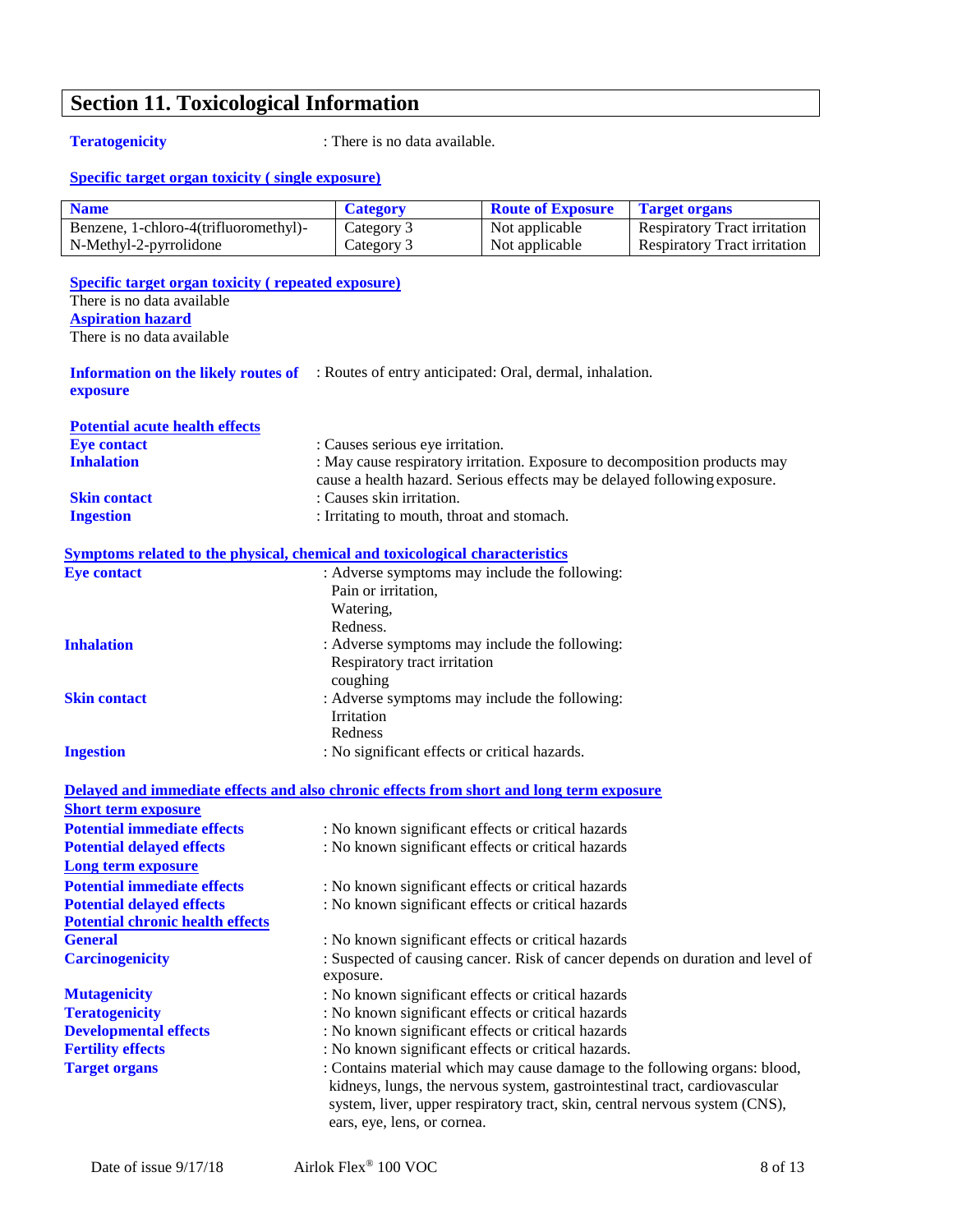# **Section 11. Toxicological Information**

### **Numerical measures of toxicity Acute toxicity estimates**

| <b>Route</b>        | <b>ATE Value</b>      |
|---------------------|-----------------------|
| Oral                | 57927.4 mg/kg         |
| Dermal              | $17877.3$ mg/kg       |
| Inhalation (gases)  | 81260.5 ppm           |
| Inhalation (vapors) | $1064.1 \text{ mg/L}$ |

# **Section 12. Ecological Information**

| <b>Toxicity</b>                         |                         |                                 |                 |
|-----------------------------------------|-------------------------|---------------------------------|-----------------|
| <b>Product/ingredient name</b>          | <b>Result</b>           | <b>Species</b>                  | <b>Exposure</b> |
| Benzene, 1- chloro-4-(trifluoromethyl)- | IC50 500 mg/l           | Aquatic plants                  | 72 hours        |
|                                         | LC50 12 mg/l            | Fish                            | 96 hours        |
| Xylene                                  | Acute IC50 10 mg/l      | Algae                           | 72 hours        |
|                                         | <b>Acute LC50 12500</b> | Crustaceans-Palaemonetes pugio  | 48 hours        |
|                                         | µg/l Marine water       |                                 |                 |
|                                         | <b>Acute LC50 13400</b> | Fish-Pimephales promelas        | 96 hours        |
|                                         | $\mu$ g/l Fresh water   |                                 |                 |
| <b>Titanium Dioxide</b>                 | Acute EC50 5.83         | Algae-Pseudokirchneriella       | 72 hours        |
|                                         | mg/l Fresh water        | Subcapitata-experimental growth |                 |
|                                         |                         | phase.                          |                 |
|                                         | Acute LC50 3 mg/l       | Crustaceans- Ceriodaphnia dubia | 48 hours        |
|                                         | Fresh water             |                                 |                 |
|                                         | Acute LC50 5.5 ppm      | Daphnia-Daphnia magna-Juvenile  | 48 hours        |
|                                         | Fresh water             | (Fledging, Hatching, Weanling)  |                 |
|                                         | Acute LC50 0.984        | Algae-Pseudokirchneriella       | 72 hours        |
|                                         | mg/l Fresh water        | subcapitata                     |                 |
|                                         | <b>Chronic NOEC</b>     | Algae-Pseudokirchneriella       | 96 hours        |
|                                         | 500000μg/l Fresh        | Subcapitata-experimental growth |                 |
|                                         | water                   | phase.                          |                 |
| Ethylbenzene                            | <b>Acute EC50 4600</b>  | Algae-Pseudokirchneriella       | 72 hours        |
|                                         | $\mu$ g/l Fresh water   | Subcapitata                     |                 |
|                                         | <b>Acute EC50 3600</b>  | Algae-Pseudokirchneriella       | 96 hours        |
|                                         | $\mu$ g/l Fresh water   | Subcapitata                     |                 |
|                                         | <b>Acute EC50 2970</b>  | Daphnia-Daphnia magna-Neonate   | 48 hours        |
|                                         | µg/l Fresh water        |                                 |                 |
|                                         | Acute LC50 5200         | Crustaceans- Americamysis bahia | 48 hours        |
|                                         | µg/l Marine water       |                                 |                 |
|                                         | <b>Acute LC50 42000</b> | Fish-Oncorhynchus mykiss        | 96 hours        |
|                                         | µg/l Fresh water        |                                 |                 |
|                                         | Chronic NOEC            | Algae-Pseudokirchneriella       | 96 hours        |
|                                         | 1000µg/l Fresh          | subcapitata                     |                 |
|                                         | water                   |                                 |                 |
| N-Methyl-2-pyrrolidone                  | Acute LC50 1.23         | Daphnia-Daphnia magna           | 48 hours        |
|                                         | ppm Fresh water         |                                 |                 |

**Persistence and degradability** : There is no data available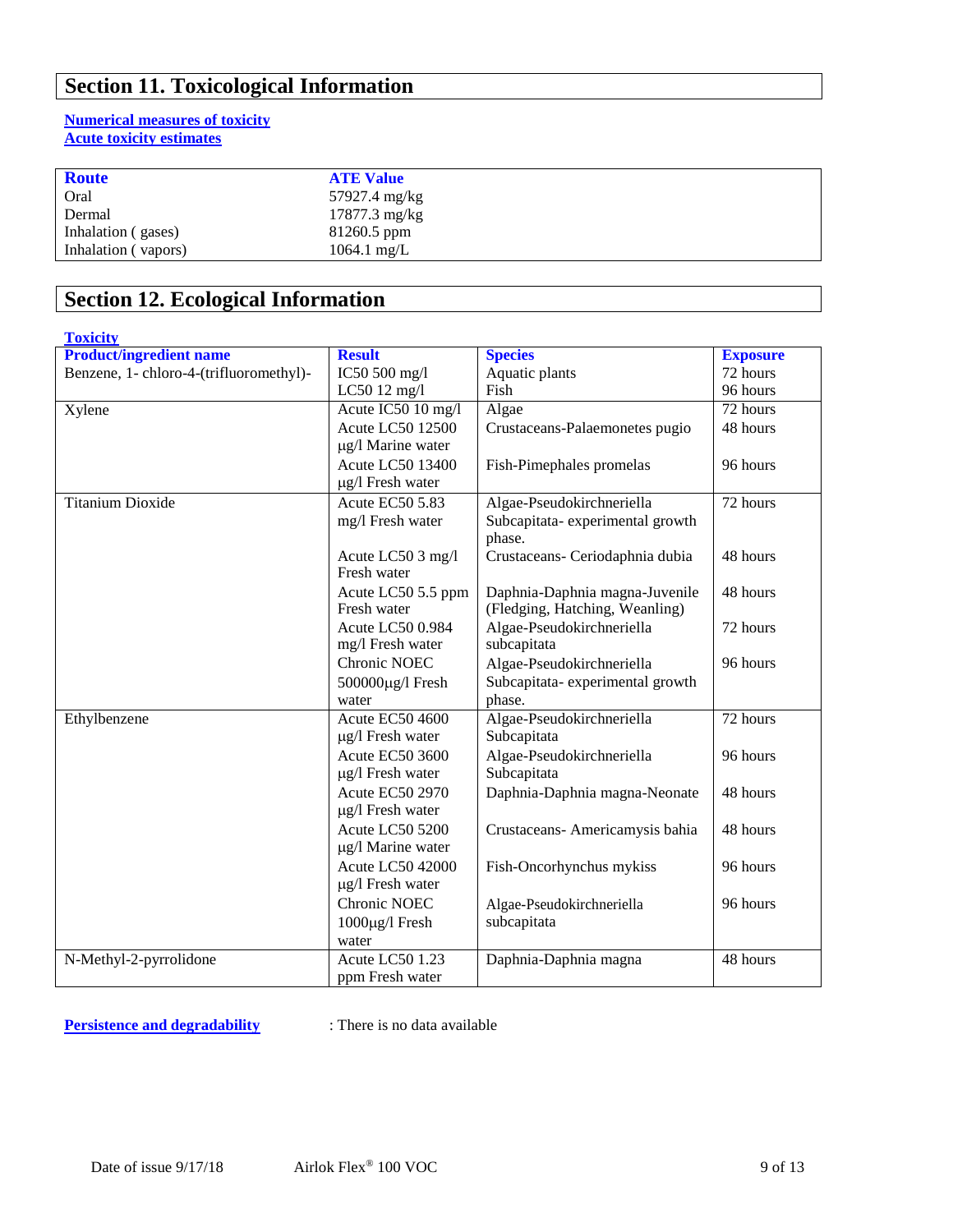#### **Bioaccumulative potential**

| <b>Product/ingredient name</b>          |               | <b>BCF</b>     | <b>Potential</b> |
|-----------------------------------------|---------------|----------------|------------------|
|                                         | <b>LogPow</b> |                |                  |
| Benzene, 1- chloro-4-(trifluoromethyl)- | 3.7           |                | Low              |
| Xylene                                  | 3.16          |                | Low              |
| Ethyl Benzene                           | 3.1           | $\blacksquare$ | Low              |
| N-Methyl-2-pyrrolidone                  | $-0.38$       | -              | Low              |

#### **Mobility in soil**

| <b>Soil/water partition coefficient (Koc)</b> | : Not applicable                                   |
|-----------------------------------------------|----------------------------------------------------|
| <b>Other adverse effects</b>                  | : No known significant effects or critical hazards |

## **Section 13. Disposal Considerations**

**Disposal methods** : The generation of waste should be avoided or minimized wherever possible. Disposal of this product, solutions and any by-products should comply with the requirements of environmental protection and waste disposal legislation and any regional local authority requirements. Dispose of surplus and non-recycled products via a licensed waste disposal contractor. Waste should not be disposed of to a sewer. Waste packaging should be recycled. Incineration or landfill should only be considered when recycling is not feasible. This material and its container must be disposed of in a safe way. Care should be taken when handling empty containers that have not been cleaned or rinsed out. Empty containers or liners may retain some product residues. Vapor from product residues may create a highly flammable or explosive atmosphere inside the container. Do not cut, weld or grind used containers unless they have been cleaned thoroughly internally. Avoid dispersal of spilled material and runoff and contact with soil, water ways, drains and sewers.

#### **United States- RCRA Toxic hazardous waste "U" List**

| i on 1 | $\sqrt{4}$<br>21 N.JH | atur           | erence number |
|--------|-----------------------|----------------|---------------|
| Xylene | $.330 - 20 - 7$       | $ -$<br>Listed | 11230         |

## **Section 14. Transportation information**

|                                        | <b>DOT Classification</b>                                                                                                                                                                                                    | <b>IMDG</b>                                    | <b>IATA</b>                            |
|----------------------------------------|------------------------------------------------------------------------------------------------------------------------------------------------------------------------------------------------------------------------------|------------------------------------------------|----------------------------------------|
| <b>UN Number</b>                       | UN 1866                                                                                                                                                                                                                      | UN 1866                                        | UN 1866                                |
| <b>UN Proper Shipping Name</b>         | Resin Solution, Flammable (Xylene),<br>$RQ$ (Xylene)                                                                                                                                                                         | Resin Solution,<br>Flammable<br>$(X$ ylene $)$ | Resin Solution, Flammable,<br>(Xylene) |
| <b>Transportation hazard class(es)</b> | 3<br>O<br><b>FLAMMABLE LIQUID</b>                                                                                                                                                                                            | 3<br>٧Y<br><b>FLAMMABLE LIQUID</b>             | 3<br><b>FLAMMABLE LIQUID</b>           |
| <b>Packing Group</b>                   | III                                                                                                                                                                                                                          | Ш                                              | $\mathop{\rm III}$                     |
| <b>Environmental Hazard</b>            | No                                                                                                                                                                                                                           | N <sub>o</sub>                                 | N <sub>0</sub>                         |
| <b>Additional Information</b>          | <b>Reportable Quantities</b><br>1625.2 lbs/737.85 kg<br>Packages sizes shipped in quantities less than<br>the product reportable quantity are not subject<br>to the RQ (reportable quantity) transportation<br>requirements. |                                                |                                        |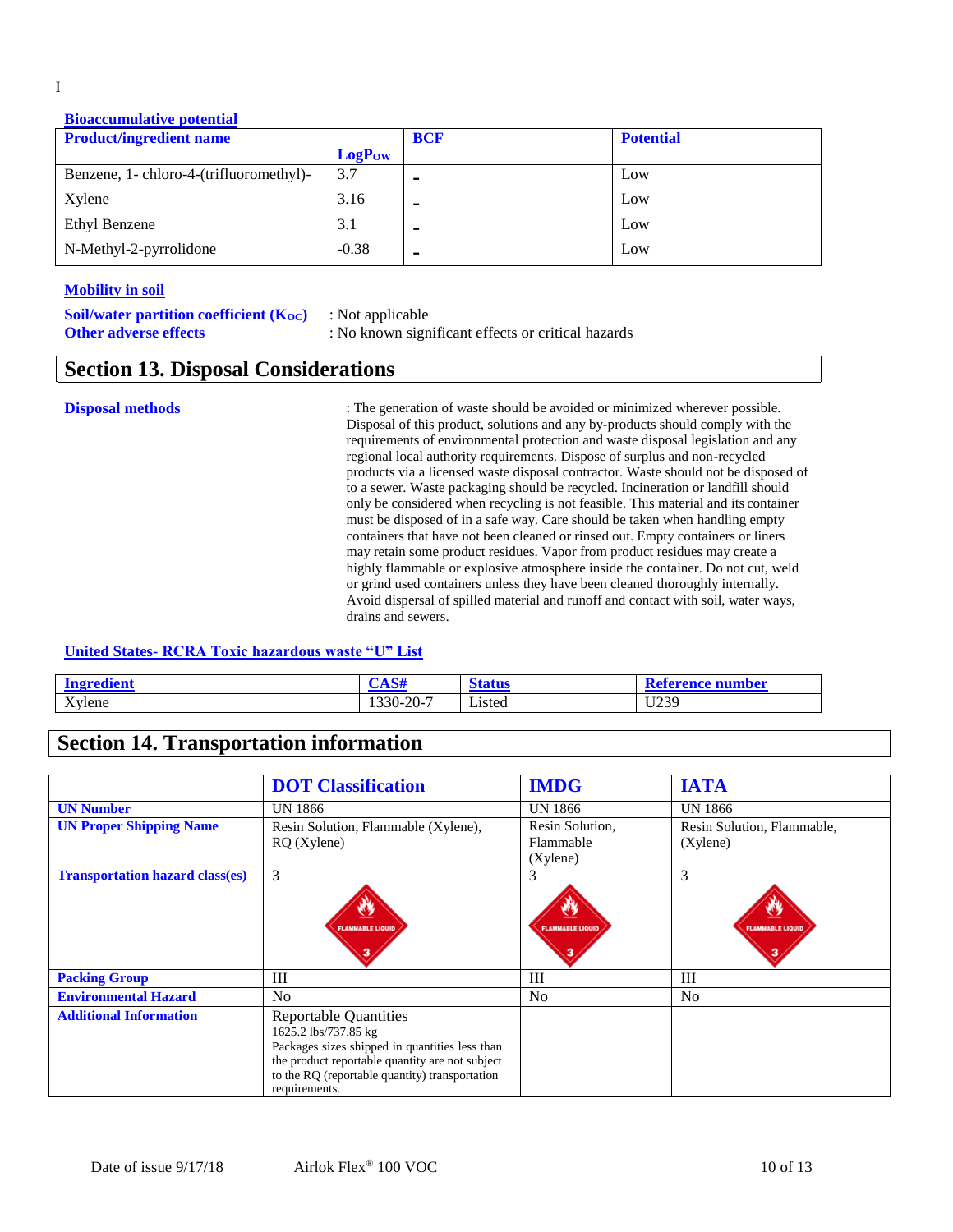# **Section 14. Transportation Information**

**Special precautions for user : Transport within user's premises:** always transport in closed containers that are upright and secure. Ensure that persons transporting the product know what to do in the event of an accident or spillage. **: Not available**

**Transportation in bulk according to Annex II of MARPOL 73/78 and the IBC Code**

## **Section 15. Regulatory Information**

| <b>U.S. Federal regulations:</b>     | <b>TSCA 4(a) final test rules:</b> Benzene, 1-chloro-4-(trifluoromethyl)-<br><b>TSCA 8(a) PAIR:</b> Benzene, 1-chloro-4-(trifluoromethyl)-<br><b>TSCA 8(a) CDR Exempt/Partial exemption:</b> Not determined |
|--------------------------------------|-------------------------------------------------------------------------------------------------------------------------------------------------------------------------------------------------------------|
|                                      | TSCA 12(b) one-time export: Benzene, 1-chloro-4-(trifluoromethyl)-<br>United States inventory (TSCA 8 b): Not determined                                                                                    |
| <b>Clean Water Act(CWA) 307</b>      | : Ethylbenzene                                                                                                                                                                                              |
| <b>Clean Water Act(CWA) 311</b>      | : Xylene, Ethylbenzene                                                                                                                                                                                      |
| <b>Clean Air Act Section 112 (b)</b> | : Listed                                                                                                                                                                                                    |
| <b>Hazardous air pollutants</b>      |                                                                                                                                                                                                             |
| (HAPs)                               |                                                                                                                                                                                                             |
| <b>Clean Air Act (CAA) Section</b>   | : Not listed                                                                                                                                                                                                |
| <b>602 Class I Substances</b>        |                                                                                                                                                                                                             |
| <b>Clean Air Act (CAA) Section</b>   | : Not listed                                                                                                                                                                                                |
| <b>602 Class II Substances</b>       |                                                                                                                                                                                                             |
| <b>DEA List I Chemicals</b>          | : Not listed                                                                                                                                                                                                |
| (Precursor chemicals)                |                                                                                                                                                                                                             |
| <b>DEA List II Chemicals</b>         | : Not listed                                                                                                                                                                                                |
| <b>(Essential Chemicals)</b>         |                                                                                                                                                                                                             |
| <b>SARA 302/304</b>                  |                                                                                                                                                                                                             |
| <b>Composition/information on</b>    | : No products found                                                                                                                                                                                         |
| <b>ingredients</b>                   |                                                                                                                                                                                                             |
| <b>SARA 304 RQ</b>                   | : Not applicable                                                                                                                                                                                            |
| <b>SARA 311/312</b>                  |                                                                                                                                                                                                             |
| <b>Classification</b>                | : Fire Hazard,                                                                                                                                                                                              |
|                                      | Immediate (acute) health hazard,                                                                                                                                                                            |
|                                      | Delayed (chronic) health.                                                                                                                                                                                   |

#### **Composition/information on ingredients**

| <b>Name</b>                             | $\frac{6}{6}$ | <b>Fire</b>    | <b>Sudden</b>   | <b>Reactive</b> | <b>Immediate</b> | Delayed(chronic) |
|-----------------------------------------|---------------|----------------|-----------------|-----------------|------------------|------------------|
|                                         |               | <b>Hazard</b>  | release of      |                 | (acute) health   | health hazard    |
|                                         |               |                | <b>pressure</b> |                 | <b>hazard</b>    |                  |
| Benzene, 1- chloro-4-(trifluoromethyl)- | $30 - 60$     | Yes            | N <sub>0</sub>  | N <sub>0</sub>  | Yes              | N <sub>0</sub>   |
| Xylene                                  | $5-10$        | Yes            | N <sub>0</sub>  | N <sub>0</sub>  | Yes              | N <sub>o</sub>   |
| Titanium Dioxide                        | $1 - 5$       | N <sub>0</sub> | N <sub>0</sub>  | N <sub>0</sub>  | N <sub>0</sub>   | Yes              |
| Ethyl Benzene                           | $1 - 5$       | Yes            | N <sub>0</sub>  | N <sub>0</sub>  | Yes              | Yes              |
| N-Methyl-2-pyrrolidone                  | $0.1 - 1$     | N <sub>0</sub> | N <sub>0</sub>  | N <sub>0</sub>  | Yes              | Yes              |

### **SARA 313**

|                              | <b>Product name</b> | <b>CAS Number</b> |          |
|------------------------------|---------------------|-------------------|----------|
| <b>Form R-reporting</b>      | Xylene              | 1330-20-7         | $5 - 10$ |
| requirements                 | Ethylbenzene        | $100 - 41 - 4$    | 1-5      |
| <b>Supplier notification</b> | Xylene              | 1330-20-7         | $5-10$   |
|                              | Ethylbenzene        | $100 - 41 - 4$    | $\sim$   |

SARA 313 notifications must not be detached from the SDS and any copying and redistribution of the SDS.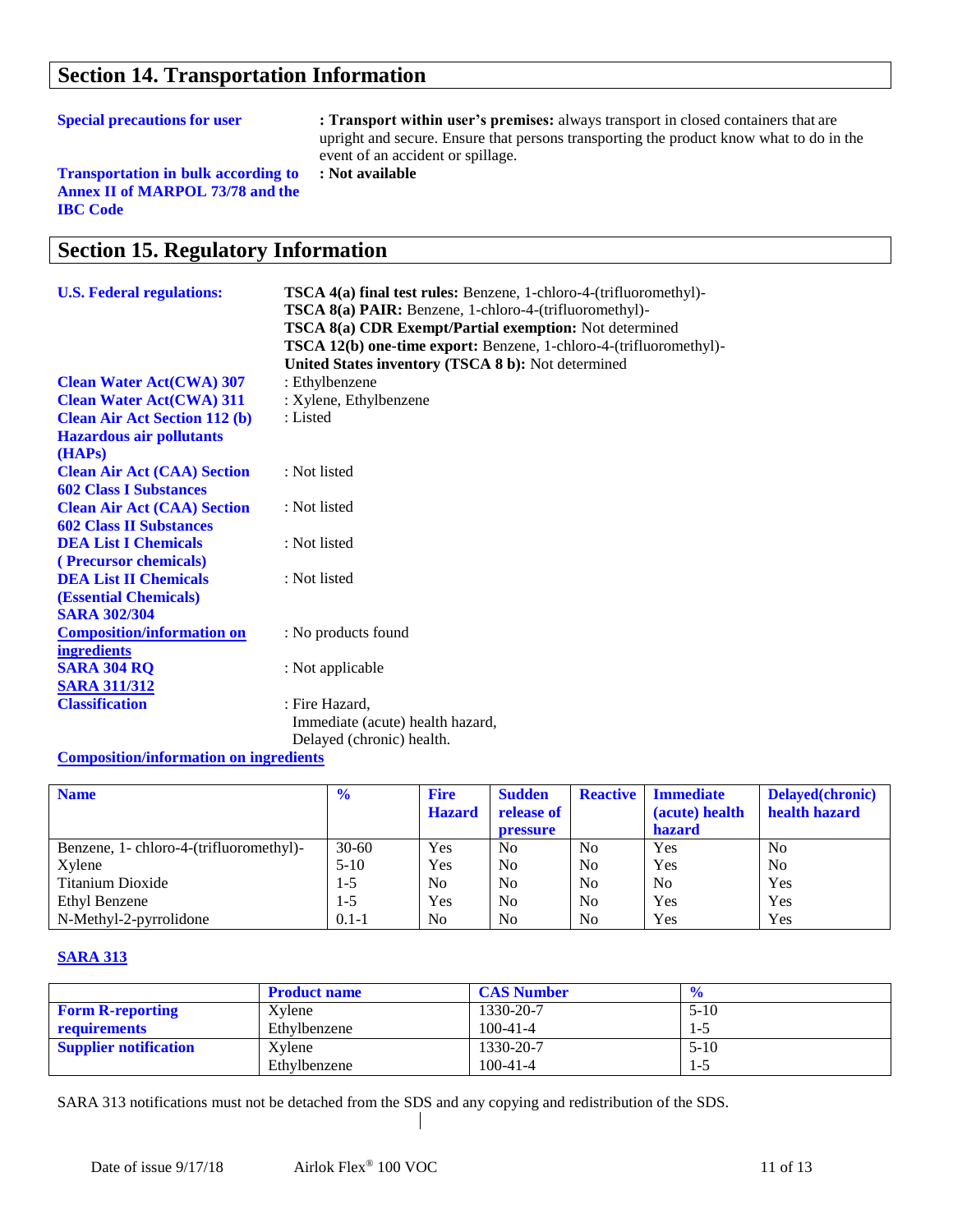## **Section 15. Regulatory Information**

#### **State regulations**

| <b>Massachusetts</b> | : The following components are listed: Xylene, Ethylbenzene, Titanium Dioxide |
|----------------------|-------------------------------------------------------------------------------|
| <b>New York</b>      | : The following components are listed: Xylene, Ethylbenzene                   |
| <b>New Jersey</b>    | : The following components are listed: Xylene, Ethylbenzene, Titanium Dioxide |
| <b>Pennsylvania</b>  | : The following components are listed: Xylene, Ethylbenzene, Titanium Dioxide |

### **California Prop.65**

**Warning:** This product contains a chemical known to the State of California to cause cancer.

**Warning:** This product contains less than 1% of a chemical known to the State of California to cause birth defects or other reproductive harm.

| <b>Ingredient name</b> | <b>Cancer</b> | <b>Reproductive</b> | No significant risk level                                 | <b>Maximum acceptable dosage level.</b> |
|------------------------|---------------|---------------------|-----------------------------------------------------------|-----------------------------------------|
| Titanium Dioxide       | Yes           | N <sub>0</sub>      | N <sub>0</sub>                                            | N <sub>0</sub>                          |
| Ethyl Benzene          | Yes           | N <sub>o</sub>      | $41 \mu g/day$ (ingestion)<br>$54 \mu g/day$ (inhalation) | N <sub>o</sub>                          |
| N-Methyl-2-pyrrolidone | No            | <b>Yes</b>          | N <sub>0</sub>                                            | $3200 \mu g/day$ (inhalation)           |
| Carbon Black           | <b>Yes</b>    | N <sub>0</sub>      | N <sub>0</sub>                                            | N <sub>0</sub>                          |

#### **International regulations**

| <b>International lists</b>                                               | : Australia inventory (AICS): Not determined<br>: China inventory (IECSC): All components are listed or exempted. |
|--------------------------------------------------------------------------|-------------------------------------------------------------------------------------------------------------------|
|                                                                          | : Japan inventory: Not determined                                                                                 |
|                                                                          | : Korea inventory: All components are listed or exempted.                                                         |
|                                                                          | : Philippines inventory (PICCS): All components are listed or exempted.                                           |
|                                                                          | : New Zealand Inventory of Chemicals (NZIoC): All components are listed or exempted.                              |
| <b>Chemical Weapons Convention</b>                                       | : Not listed                                                                                                      |
| <b>List schedule I Chemicals</b>                                         |                                                                                                                   |
| <b>Chemical Weapons Convention</b>                                       | : Not listed                                                                                                      |
| <b>List schedule II Chemicals</b>                                        |                                                                                                                   |
| <b>Chemical Weapons Convention</b><br><b>List schedule III Chemicals</b> | : Not listed                                                                                                      |

# **16. Other information**

#### **Hazardous Material Information System (USA)**

#### **Health -2 Flammabilty-3 Physical hazards-0**

Caution: HMIS<sup>®</sup> rating are based on a 0-4 rating scale, with 0 representing minimal hazards or risks, and 4 representing significant hazards or risks. Although HMIS<sup>®</sup> ratings are not required on SDSs under 29 CFR1910.1200, the preparer may choose to provide them. HMIS® ratings are to be used with fully implemented HMIS® program. HMIS® is a registered trademark of the National Paint & Coating Association (NPCA). HMIS® materials may be purchased exclusively from J.J. Keller.

The customer is responsible for determining the PPE code for this material.

#### **National Fire Protection Association (USA) NFPA 704**

**Health -2 Flammability-3 Instability-0**

NFPA-704 was copyrighted by the National Fire Protection Association of Quincy, MA. This warning system is intended to be interpreted and applied only by properly trained individuals to identify fire, health and reactive hazards of chemicals. The user is referred to certain limited number of with recommended classifications in NFPA 49 and NFPA 325, which would be used as guidelines only. Whether the chemicals are classified by NFPA or not, anyone using the 704 systems to classify chemicals does so at their own risk.

| <b>Date of revision:</b> | 09/17/2018                  |
|--------------------------|-----------------------------|
| Date of previous issue   | 01/28/15                    |
| <b>Revisions:</b>        | Removed Proban <sup>®</sup> |
| <b>Version</b>           | 3                           |
| <b>Prepared by</b>       | C. Rogalski                 |
|                          |                             |

Date of issue  $9/17/18$  Airlok Flex<sup>®</sup> 100 VOC 12 of 13